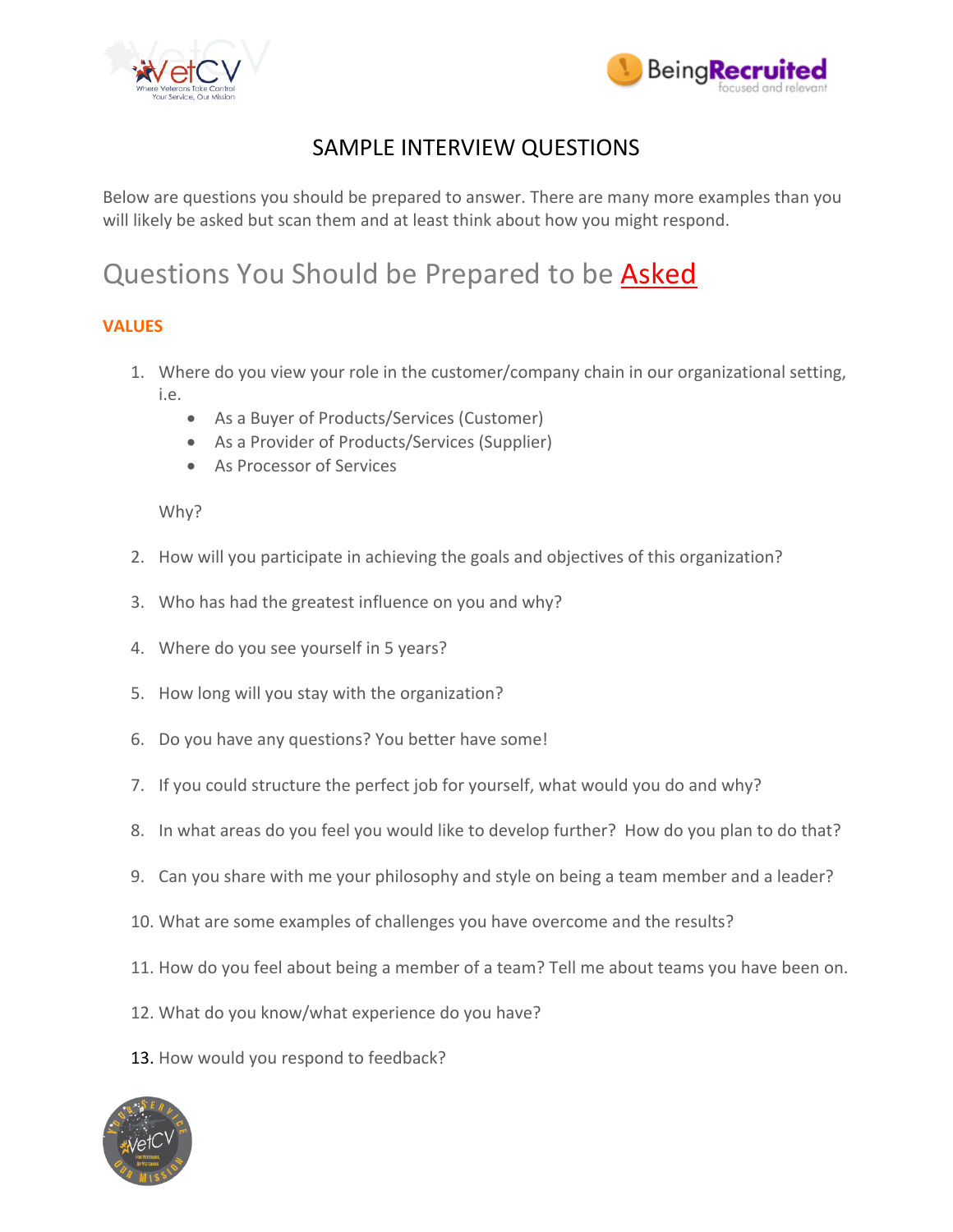



- 1. Where are you originally from?
- 2. Have you looked at other jobs/opportunities to date?
- 3. Where is your spouse or significant other from?
- 4. Does your spouse have any occupation or employment considerations?
- 5. How does your spouse feel about the community and their career opportunities here if there are any?
- 6. Could you review your education for me? Licensure? Certifications?
- 7. Training and Work History:
- 8. Current responsibilities:
	- Current week Work/office hours/schedule?
	- Leadership
		- o Major areas of responsibility?
		- o Do you have budget authority?
			- For what
			- What is your budget
		- o Major accomplishments: What where they, what challenges did they present and what was the result?
		- o What challenges do you think we might have? What would your action plan look like?
		- o What would you do if you saw a peer or the management do something unethical or illegal?
		- o Describe the political environment in your current and previous position/organization
		- o What KPI's (Key Performance Indicators) do you count on now and would they be the same here?
		- o Describe a couple of instances where you were made accountable for a project or business line but had no previous experience, competencies, or skills in using the tools or understanding of the processes commonly used to manage such a project or business line
		- o What would your fiercest critic say about you and why?
		- o Describe your failures
		- o Under what circumstances would you not take on a new responsibility?

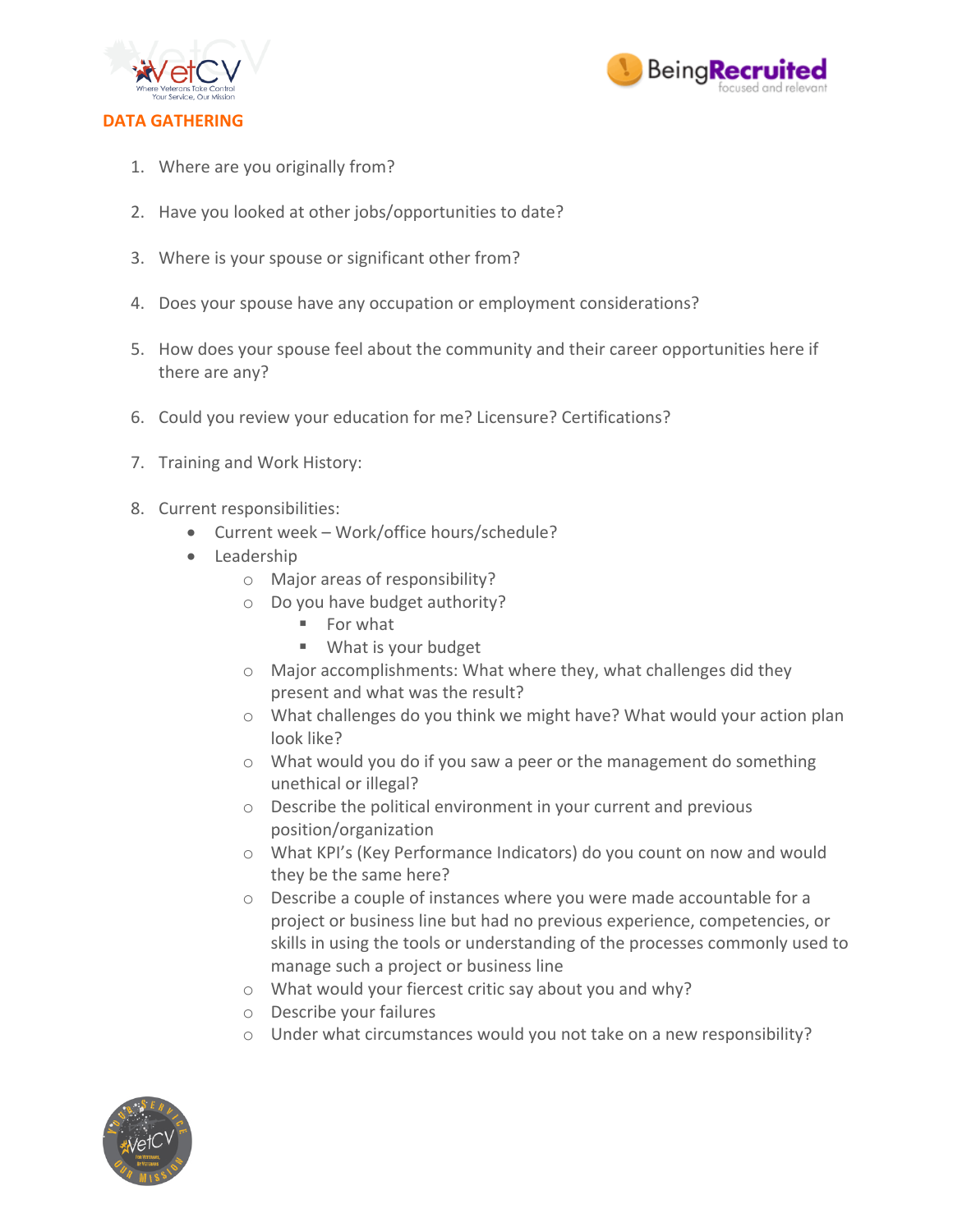



9. Is there anything in your background that could be perceived as a negative when a background investigation is done?

#### **COGNITIVE ABILITIES**

- 1. Why are you considering this opportunity?
	- **OBJECTIVE:** To determine if you have taken the time to evaluate the organization? Have you done your own homework

(Response should be short and factual.)

2. What interests you most about this opportunity?

OBJECTIVE: Determine if the candidate is clear on their role as a team member.

- 3. Describe your current position.
- 4. What have you been criticized for during the last four years? Do you agree/disagree? Why?
- 5. What things would your colleagues say about you that need improving? Do you agree/disagree?
- 6. We have talked about your interests outside of work, I want to know about your perceptions, what do you think mine are?

**OBJECTIVE:** Tests your intuitive ability, can you make decisions without facts?

- 7. How do you feel about economy?
- 8. Do you have any reservations about our organization?
- 9. Under what conditions have you been most successful in any undertaking? Analysis:

This question probes the conditions under which you work best. Your response will reveal information about your preferred way of working, factors that influence your chances of success, and possibly your limitations.

#### Winner Answer:

My approach to problem solving involves a systematic process of gathering relevant information and a problem, clearly identifying the problem, setting a strategy, and then

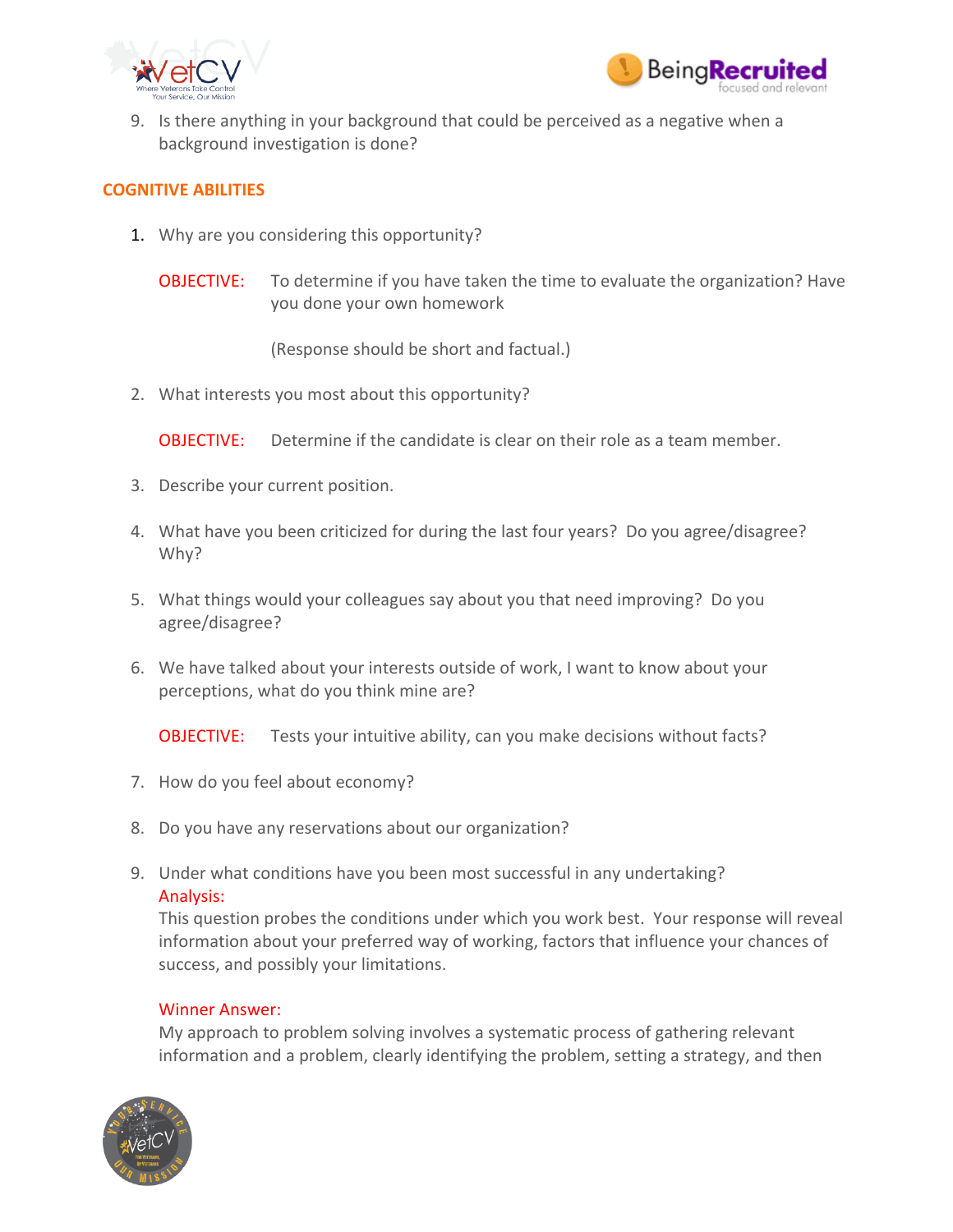



implementing it. Most people skip the first two parts and jump straight to strategy. As long as I have enough information and a clear view of the problem, I can tackle anything.

#### Critique:

This response demonstrates that the applicant has solved difficult problems in the past, has thought about strategy, and has developed a method for solving difficult problems. It also shows a sense of confidence and willingness to use proven skills in the future.

# **PERSONALITY CHARACTERISTICS**

1. Why should we hire you?

OBJECTIVE: Determine poise and confidence

(Response should be short, not a lengthy regurgitation of the C.V.)

- 2. People have different motivations for working; some work for economic security, others enjoy managing, still others wish to create and some may simply aspire to get rich. What is most important to you, and why?
- 3. What causes you to lose your temper?
- 4. What is your philosophy on management support staff relations?
- 5. What would your subordinates say about you?
- 6. How do you criticize subordinates?
- 7. How many hours are you used to working? Extended hours?
- 8. Describe the kind of people you like, don't like, and why?
- 9. Tell me about two serious interpersonal relationship problems you've had on your job(s).
- 10. How open are you to receiving criticism?
- 11. Let's say, for example, that you discovered that a someone at this organization made a critical error, seriously jeopardizing a our brand or company. How would you handle it?
- 12. What are you looking for in an opportunity as it pertains to community, quality of life, quality of work, financial rewards, work style, work-life balance, etc.?
- 13. What are your top priorities right now professionally and personally?

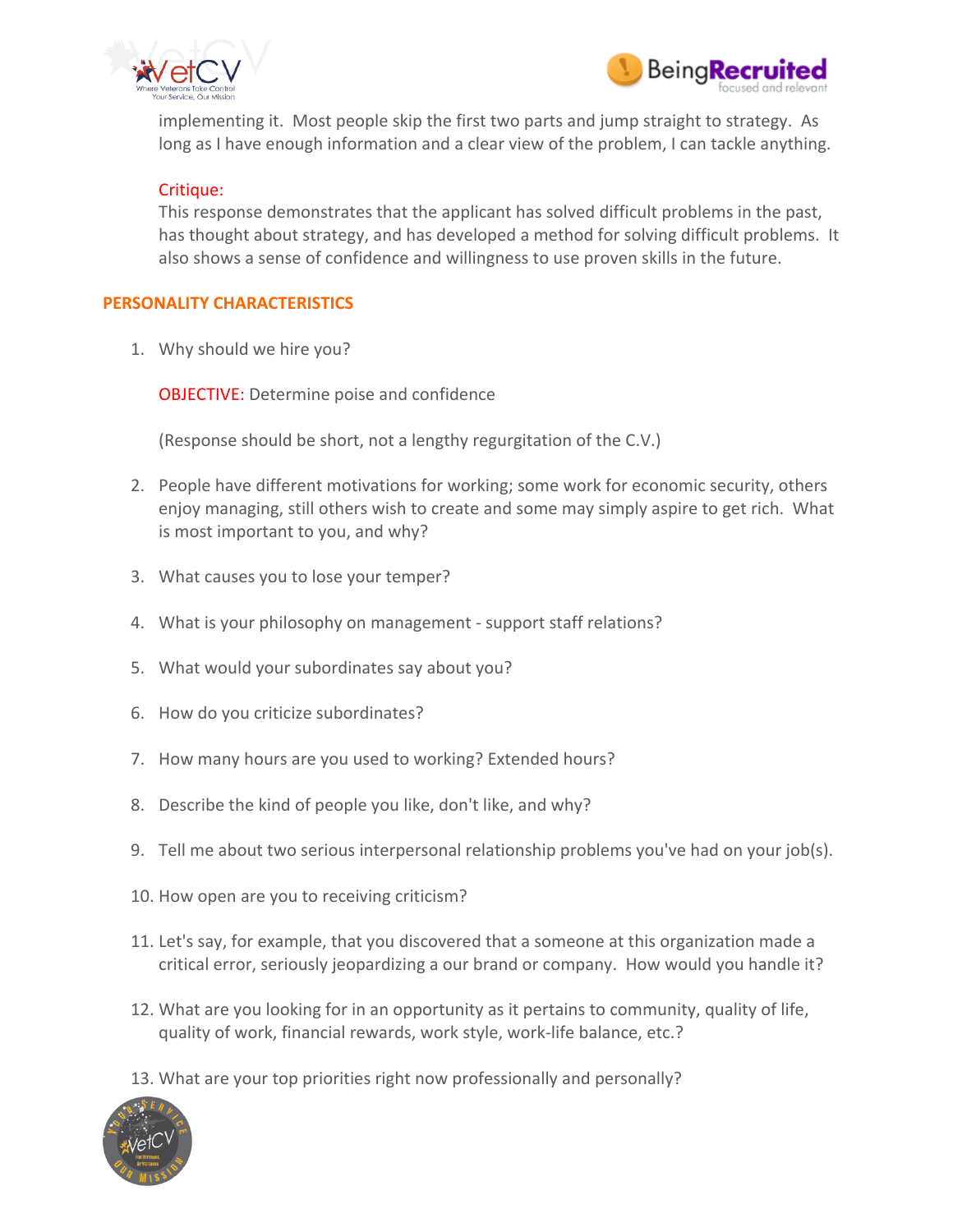



- 14. How do you see them changing in the future?
- 15. If you were to list everything you were looking for in a job, what percentage of those things does your current job have?
- 16. Of the things you don't have, why not and what have you done to get them?
- 17. Is there anything else that is motivating you or will motivate you to seek out a new job/opportunity?
- 18. What is your greatest strength and weakness, and how will these affect your performance here?

# Analysis:

The biggest danger with this question is that it is really two questions in one, plus a followup. The two pitfalls here are taking the part about strengths not seriously enough, and taking the part about weaknesses too seriously. It is important to remember that your responses will not only inform the interviewer of your assets and liabilities but also present a broad view of your values and your sense of self-worth.

#### Winner Answer:

In terms of strengths, I believe my greatest asset is that I have a highly organized mind, capable of creating order out of confusion. My greatest weakness perhaps is that I have little patience for people who don't value the same sense of order that I do. I believe my organizational skills can help this organization achieve its goals more quickly, and that my appreciation for streamlining complex problems can sometimes rub off on my co-workers.

#### Critique:

This response does three important things. It clearly identifies the applicant's greatest strength. It identifies a weakness that really could just as easily be perceived as a strength. Finally, it points out the benefits of the applicant's strength and weakness both to the organization and to other employees.

19. Have you ever been put on the spot by a teach, professor, advisor, or superior when you've felt unsure of yourself? How did you respond?

#### Analysis:

This question probes your ability to work in unfamiliar territory. It is designed to get a picture of your willingness and ability to tackle assignments that are a stretch beyond current levels of competence.

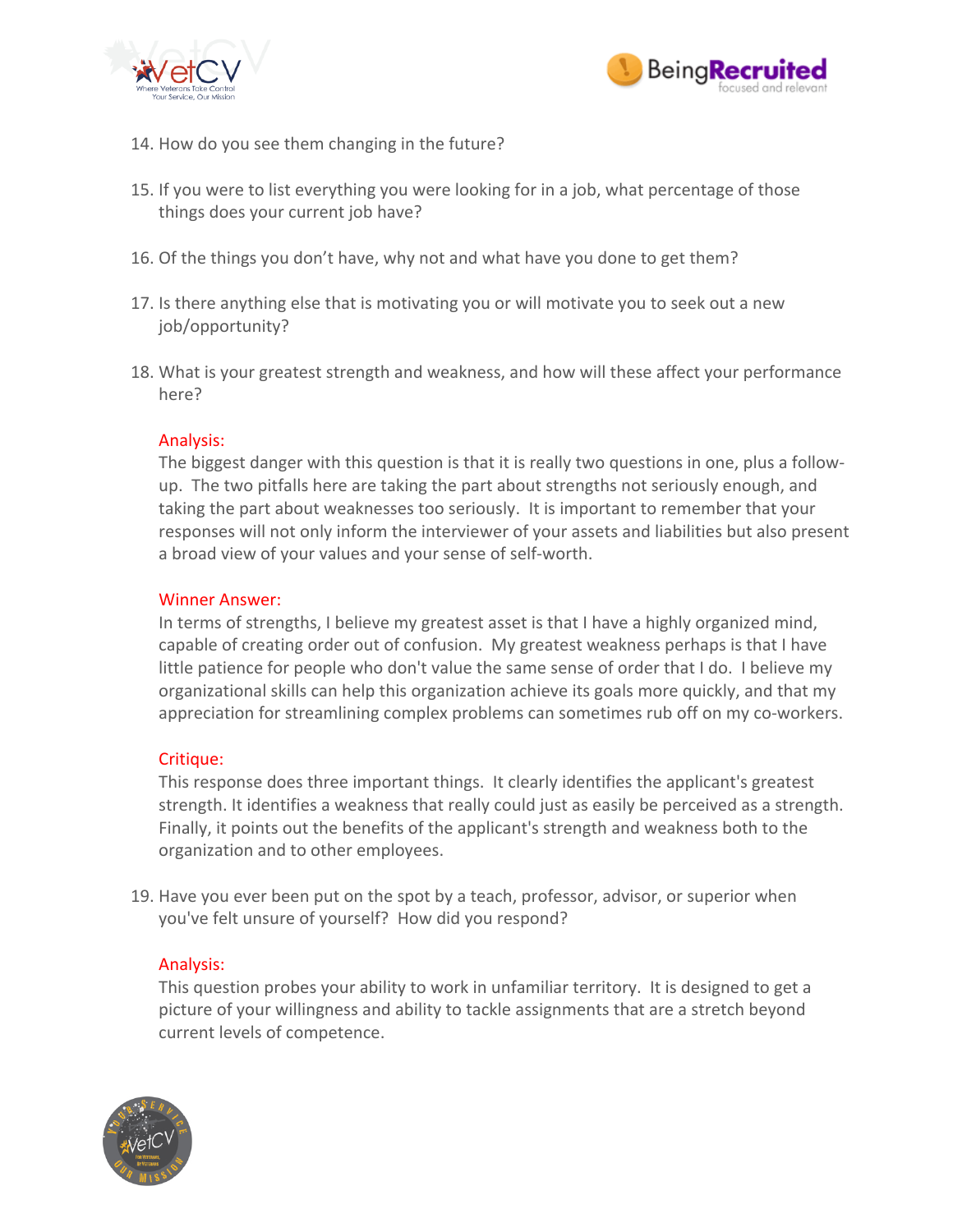



#### Winner Answer:

I tried to make the most of my years in school, so I often took courses in areas I was unfamiliar with. Consequently, I often got challenged by my professors/colleagues. Whenever I found myself in a situation where I knew less than I might about a subject I tried to anticipate the questions, so that I'd be prepared to respond. When challenged I'd try to make as educated a guess as possible, acknowledge what I didn't know, and take it from there. For example [give an illustration if you have one],...

#### Critique:

The strongest thing about this response is that it articulates the applicant's willingness to deal with difficult situations. It also shows that the applicant has ambition and a clear sense of how to approach novel and ambiguous problems.

20. In what ways have you been a leader?

#### Analysis:

Leadership potential is one of the most highly valued traits in the corporate world today. Your response to this question can go a long way in the campaign for a job offer.

#### Winner Answer:

I've had several jobs where I've played a leadership role, responsible for seeing that jobs get done, and I've always had successful outcomes. More important though, I feel in the past few years that I've developed an ability to spot potential in others and have been able to foster their development. For me, that's the real challenge of leadership - helping others meet their potential.

#### Critique:

This response indicates that the applicant has a successful track record (adding an illustration would even strengthen it). More important, it shows that your have an understanding of what the outcome of effective leadership can be, thus suggesting that you are speaking from experience.

21. In your adult life what accomplishment has given you the most satisfaction?

#### Analysis:

The response to this question will give the interviewer a quick insight into your personal values and standards. What you choose to speak about will create an immediate impression of what you hold in high esteem.

#### Winner Answer:

In my last job I took over my boss's responsibilities for two months while she was ill. Although I was relatively new to my own position, I was able to pick up the additional

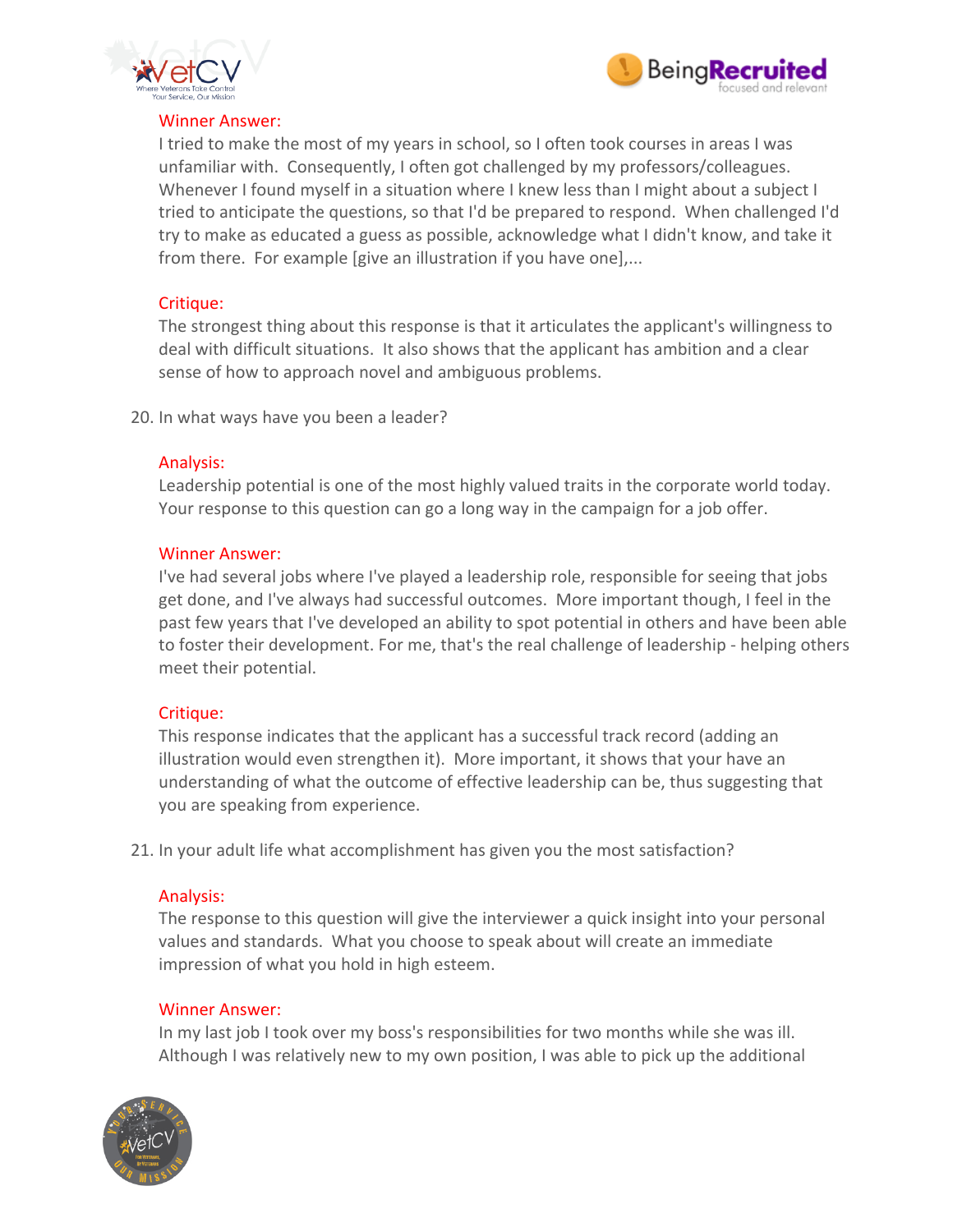



responsibilities and effectively meet the demands of both positions. It felt really satisfying to be able to respond to a crisis like that and deliver.

# Critique:

The strength of this response is that it relates a unique accomplishment, emphasizes your commitment and diligence, and suggests formidable competence. By addressing the nature of your satisfaction, the you paint a picture of a highly desirable candidate – one both willing and able to perform at an unusually high level.

22. What would you do differently if you were to start college/training and/or your career all over again?

#### Analysis:

This question is designed to see if you – particularly the recent graduate – has made the transition from student to adult in the way he or she thinks about learning.

#### Winner Answer:

I think if I were to start school all over again I would be less intimidated by the whole process. I would challenge my teachers/professors more; and I would use what I've learned about the system to make it work more to my advantage, to ensure that I got the most from the experience.

#### Critique:

This response shows that you have demystified the training or college experience and have developed a critical eye for analyzing experiences and systems. The response suggests that you have high standards and is committed to high-quality learning.

23. What have been your greatest disappointments and how did you respond?

#### Analysis:

Like the previous question, this one goes directly to the maturity issue. It reveals information about your standards, values and priorities.

#### Winner Answer:

When I first got out of training/college, I initially thought I would find a job and career with an organization that would last a lifetime. Once I got into the market I realized that finding the right job in the right company might take a while. Now that I understand the way the job market works a little better, I can handle it. The good jobs may take a little longer to find but in the long run I think it pays to be really careful.

#### Critique:

This response shows that your priority is career stability. By emphasizing the quality of one's work situation as a key concern the applicant projects a sense of maturity and depth

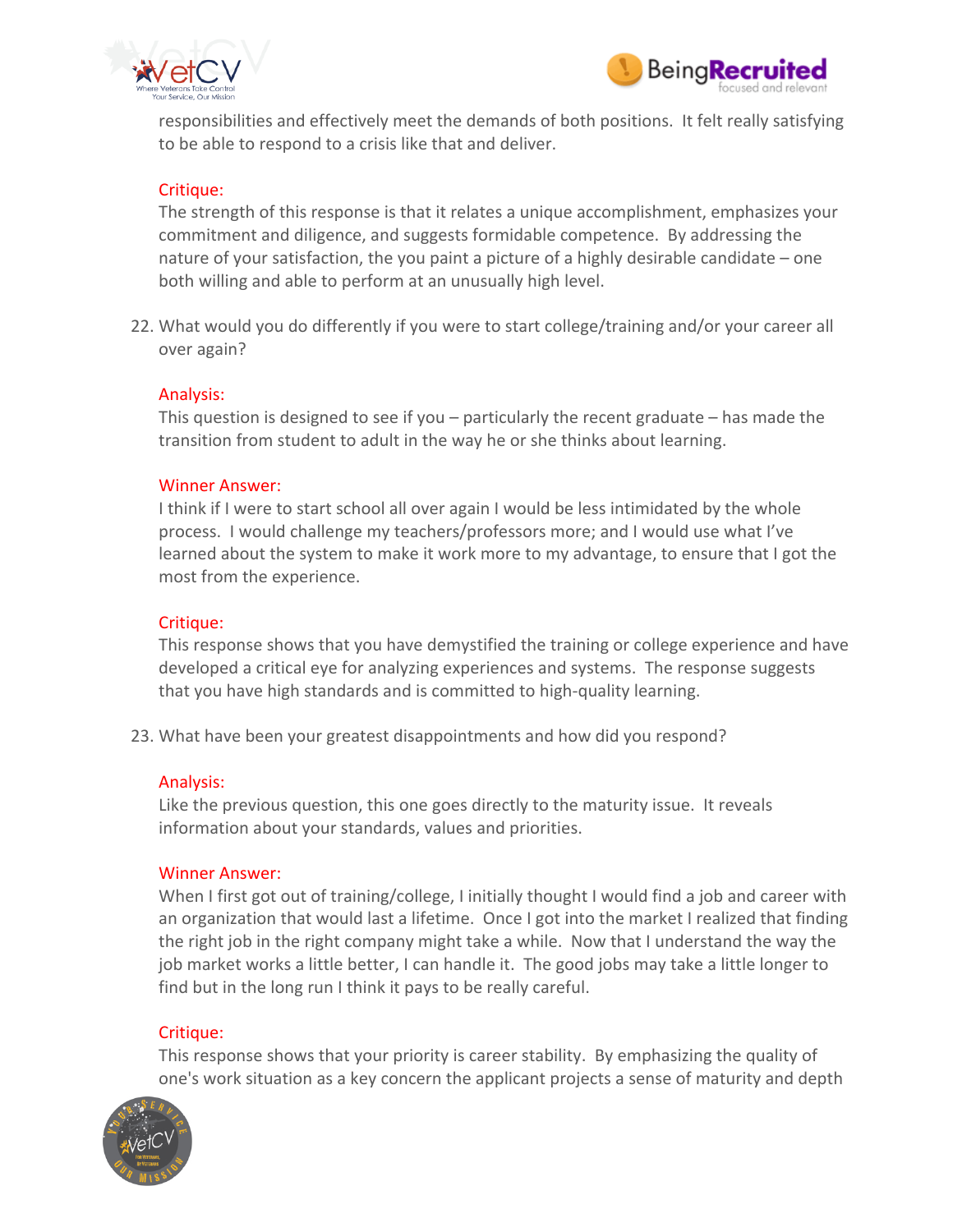



of understanding of the world of work. The response also suggests that you can handle uncertainty - an important survival skill.

24. What are the most important rewards you expect from a job?

#### Analysis:

Once again, what you choose to talk about directly reflects your level of maturity just as much as the position you take. Also important here is to remember the "no money talk" rule. Unless you're in negotiation, avoid talking about money.

#### Winner Answer:

What's most important to me is that the job I take is a good match. By that I mean it will allow me to do what I do well - thus giving me a sense of satisfaction. I also want a job that demands that I stretch myself beyond my current level, forcing me to develop myself.

#### Critique:

This double-barreled response--satisfaction from a job well done and the stretching of personal limits for growth--will leave the interviewer eating out of the palm of your hand.

25. Under what circumstances have your associates relied on you?

#### Analysis:

One of the ways employers measure maturity is by assessing the extent to which an applicant demonstrates an ability to work with others. This question is targeted toward measuring your ability to engender trust from others and to work cooperatively.

#### Winner Answer:

I've often tried to look at the people I work with as a team. I think it makes sense in a competitive environment. Consequently I've often relied on co-workers and encouraged them to rely on me. One of the ways I try to do that is, for example, when I'm working on a particular project with someone else, I like to look at the strengths each of us brings to that project and then delineate roles based on our expertise. It usually works out pretty well.

#### Critique:

This response suggests that you know how to create cooperative working relationships and have been successful in the past in gaining others' confidence. This response could be made even stronger by illustration--giving an example of an actual project in which you created the sort of "expertise sharing" mentioned in the response.

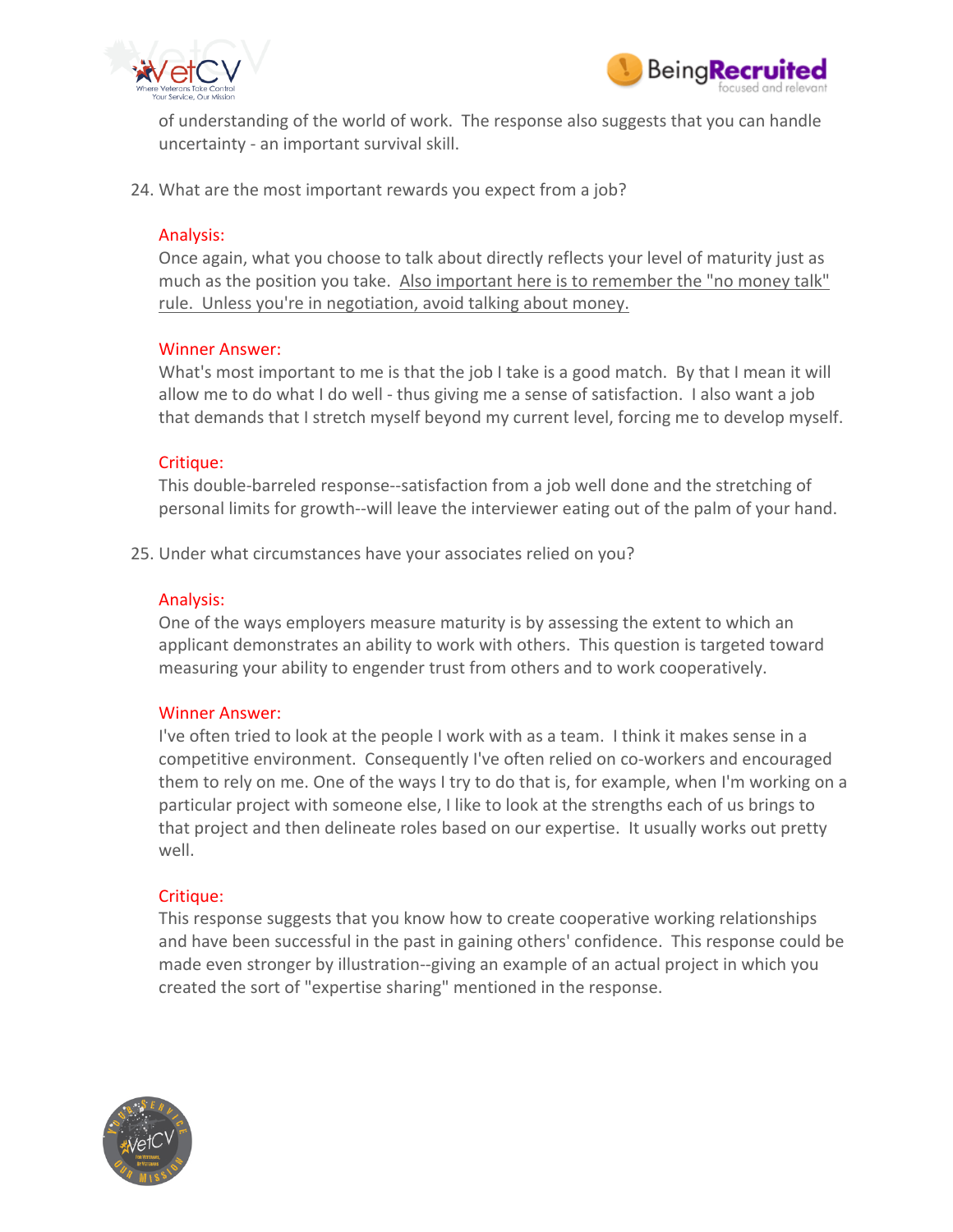



26. What do you feel it takes to be a professional?

# Analysis:

This question tells the interviewer how well you are established in the working world. It also tells the interviewer the extent to which you think of yourself as a serious, careerminded person rather than just another job hunter.

# Winner Answer:

To me, being a professional means that for any task I take on I do what needs to be done to achieve results. More than that it means taking responsibility for my own performance. Being a professional means most of all being my own taskmaster - in charge, you might say, of my own quality control.

# Critique:

The greatest strength of this response is its language. By using such phrases as "achieve results," "responsibility for my own performance," and "my own quality control," the you present yourself as someone who delivers, needs little supervision, and understands the importance of self-motivation.

27. What types of situations really get you down?

#### Analysis:

This question is meant to discover your Achilles' heel. It will tell the interviewer what sorts of stress and pressure cause you to lose perspective, motivation, and performance ability.

#### Winner Answer:

I think the thing that bothers me most, and it doesn't happen often, is when a problem lingers too long. I don't think there's room in most successful organizations for unresolved problems. I like to find good solutions as quickly as possible so we can get on with the business of the organization.

#### Critique:

This response offers a real answer but not a debilitating one. It gives the interviewer a reasonable response but doesn't cause worry about your ability. It reassures the interviewer that you are committed to both quality and timeliness.

28. What do you do when you know you're right and others disagree with you?

#### Analysis:

This question probes your ability to work with opposing viewpoints and to tolerate the accompanying stress. It also probes your comfort and ability when handling conflict.

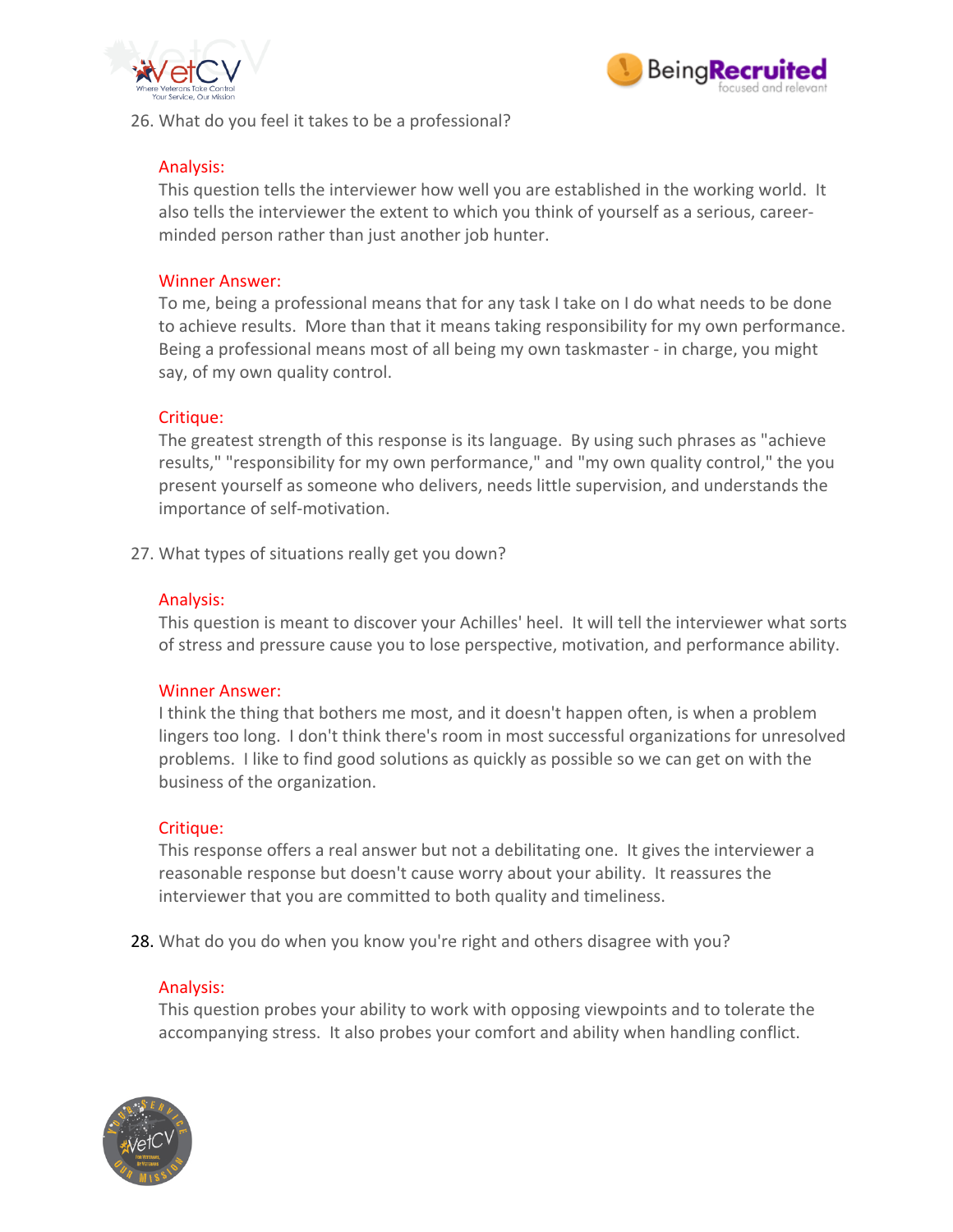



#### Winner Answer:

First, I make sure I have enough accurate information to maintain my position. Once I'm really convinced my perspective is the one to go with, I pay close attention to the particulars of the opposition's objections. I try to reason with them by looking at the situation from their perspective. Given mutual commitment I find agreement can eventually be reached.

# Critique:

This answer does several things. It shows that you approach conflict resolution from a problem-solving, win-win perspective. It shows that you are is open to change if that's what is called for. Finally, it shows that you take a collaborative approach to solving difficult problems.

#### **ANALYTICAL REASONING**

- 1. Likes and dislikes in current position.
- 2. How do you overcome obstacles?
- 3. What do you consider your greatest strengths? Weaknesses?
- 4. Walk me through each of these accomplishments in detail from A to Z.

**OBJECTIVE:** Can you articulate the events in detail?

- 5. What is the most difficult thing you ever had to do in your job and tell me how you dealt with it?
- 6. What kinds of decisions are most difficult for you?
- 7. How do you solve problems?
- 8. What would you do to improve things and have you? What did you do?
- 9. What are the variables that would prevent you from seeking out and acquiring a better opportunity?
- 10. How do you go about influencing someone to accept your ideas?

#### Analysis:

The response to this question will tell the interviewer, first, how comfortable you are with the notion of influencing others, and second, how able you are in this area.

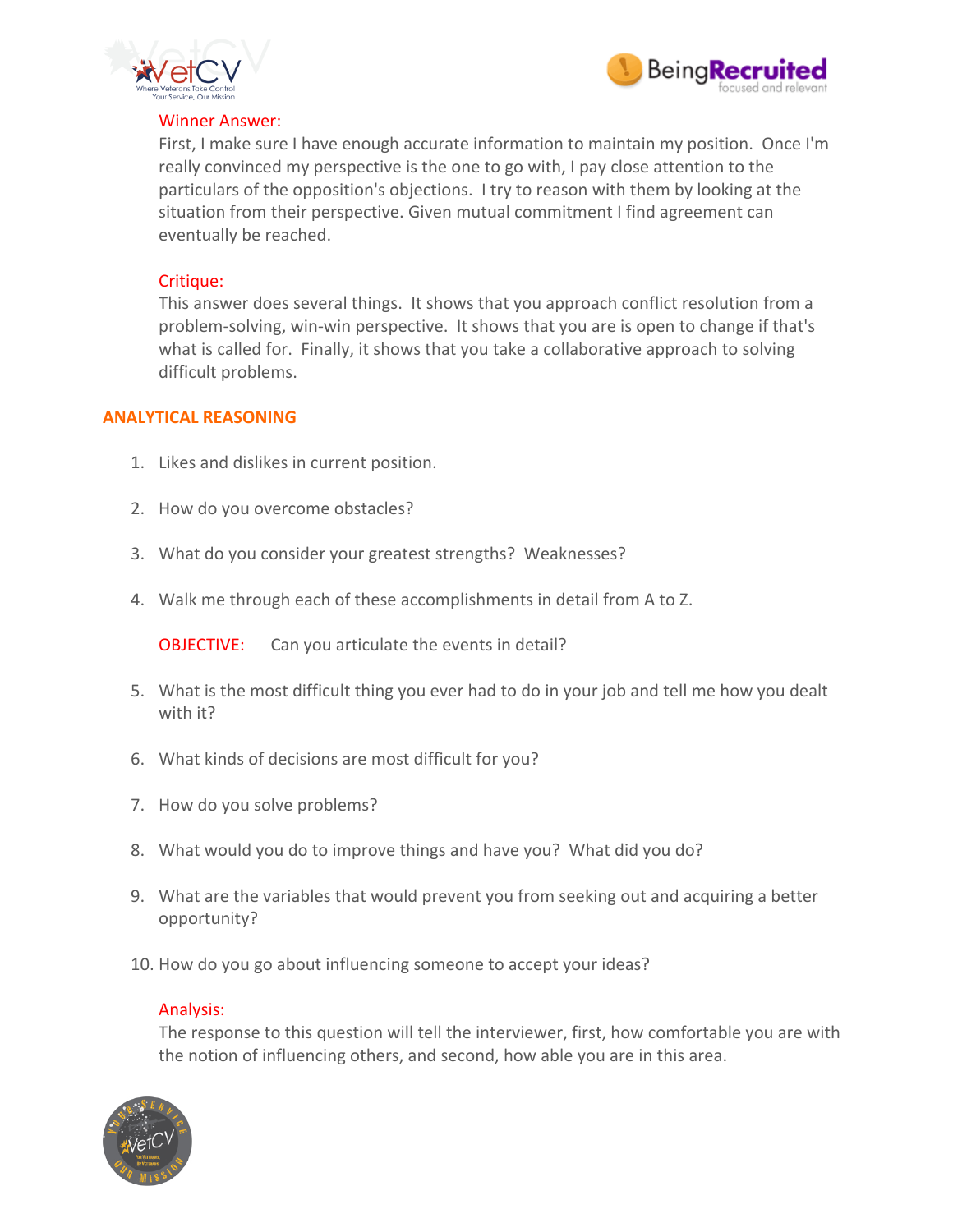



#### Winner Answer:

That's something I've worked very hard on over the years. At some point I realized that good ideas, even great ideas, sometimes don't get received that way. I now appreciate the fact that the way you present an idea is just as important as the idea itself. When trying to influence people I usually try to put myself in their position and think about their perspective. I'm then able to present thoughts to them in a way more likely to end in success.

# Critique:

This response demonstrates your appreciation for the complexity of interpersonal communication and the difficulty in getting others to change their minds. you convey an understanding of the importance of strategy when influencing someone and articulates a reasoned approach. Finally, you demonstrate an understanding of the importance of form as well as substance when communicating under difficult circumstances.

11. How do you get along with co-workers?

# Analysis:

The response to this question, along with the previous ones on superior-subordinate relationships and friendships, gives the interviewer an overall impression of your ability to communicate effectively. In a sense it is the most critical of the communication questions because 80 percent of the people who leave their jobs, according to the department of labor, do so because they don't fit in with the other people. Your ability to communicate your effectiveness in peer relationships will help ease the interviewer's concern that you may be yet another bad match.

#### Winner Answer:

I generally get along very well with co-workers. Occasionally I might run into a conflict with someone. When that happens I usually focus on what the conflict is about rather than on personalities. I find that this approach helps me maintain a respectful relationship with anyone-and often leads to resolution and strengthened relationships.

#### Critique:

This response suggests that you are a well-balanced person, possessing a high level of human relations skills. By making the distinction between problems and personalities, you appear to be someone who has worked out problems in the past and has a history of successful interpersonal relationships.

12. What are the most important characteristics you are looking for in a job and why?

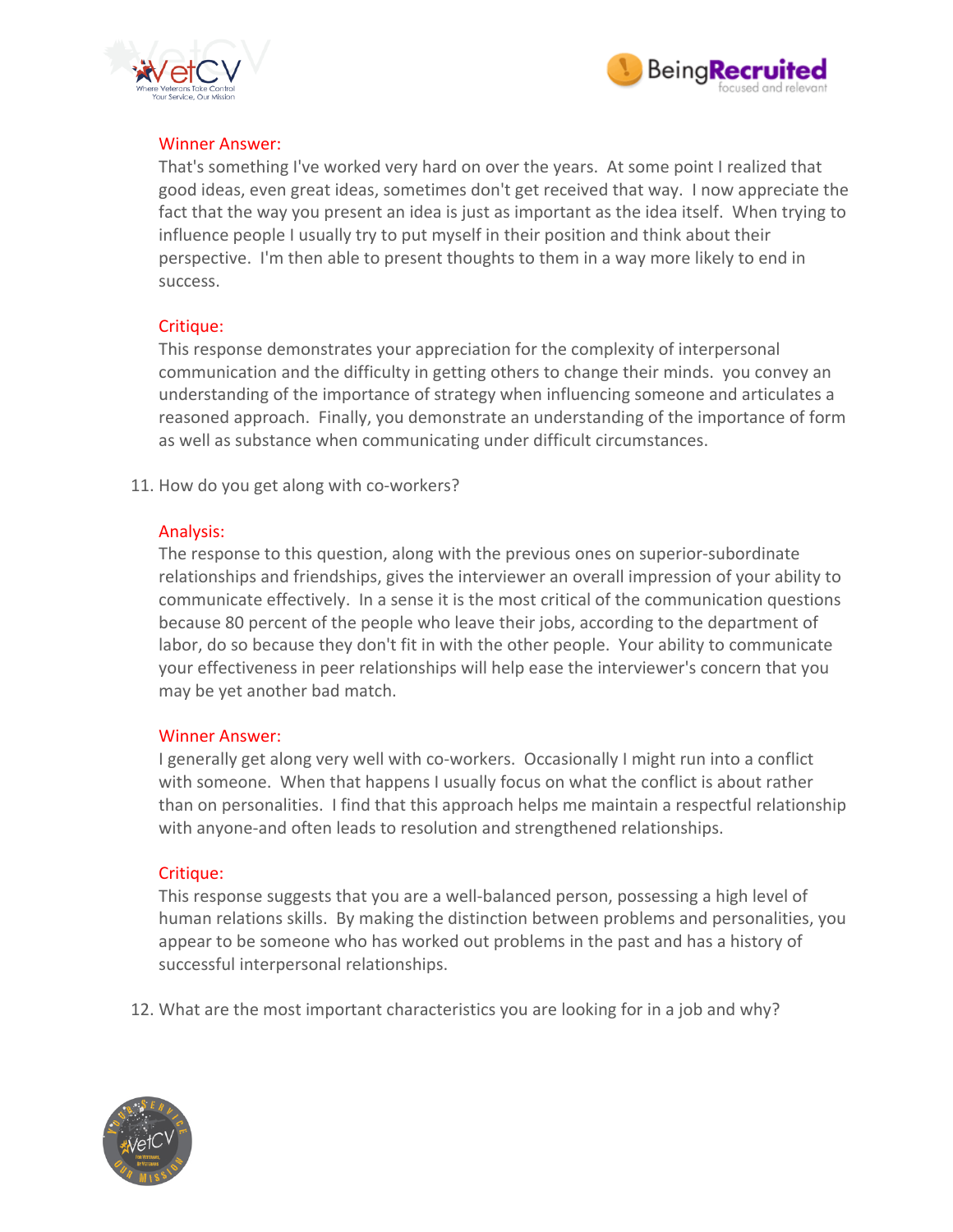



#### Analysis:

This question challenges your rational thought process by presenting an open-ended inquiry into your priorities. As important as your response to this question is your ability to demonstrate an understanding of what "a good job" might be.

#### Winner Answer:

I'm looking for a job that utilizes my strongest skills, such as [name specific skills]. I think it's also important that my role in the organization be clearly tied to the goals of the organization. Ultimately it would also be great to have a job that is at times challenging, one that stretches me beyond my current abilities.

#### Critique:

Although fairly brief, this response accomplishes three things: It highlights your skills, demonstrates your understanding of the need for relevance in one's job, and shows your understanding of the importance of change and development.

13. What is the most intellectually challenging thing you are looking for in a job and why?

#### Analysis:

This question probes your understanding of the need to choose applicants who can think critically. Your response will give the interviewer a glimpse of your problem-solving capacity.

#### Winner Answer:

I think it's important to be involved in the short- and long-range planning going on in the organization. I'd like to think that wherever I ended up in a company I could be involved in some way with its strategy development activities. Knowing and being a part of where an organization is going is the most intellectually challenging aspect of work for me.

#### Critique:

This response indicates that you value intellectual challenge and the stretching of personal limits. It also suggests that you are motivated toward learning about the organization's future and making a contribution to its future endeavors.

14. What is the most intellectually challenging thing you have ever done?

#### Analysis:

This question begins to probe your level of intelligence. It provides the interviewer with a glimpse of you potential problem-solving ability.

#### Winner Answer:

A couple of years ago I worked in a group that was switching over to a new (operating process, billing/invoicing software, manufacturing system, …). I was right out of training,

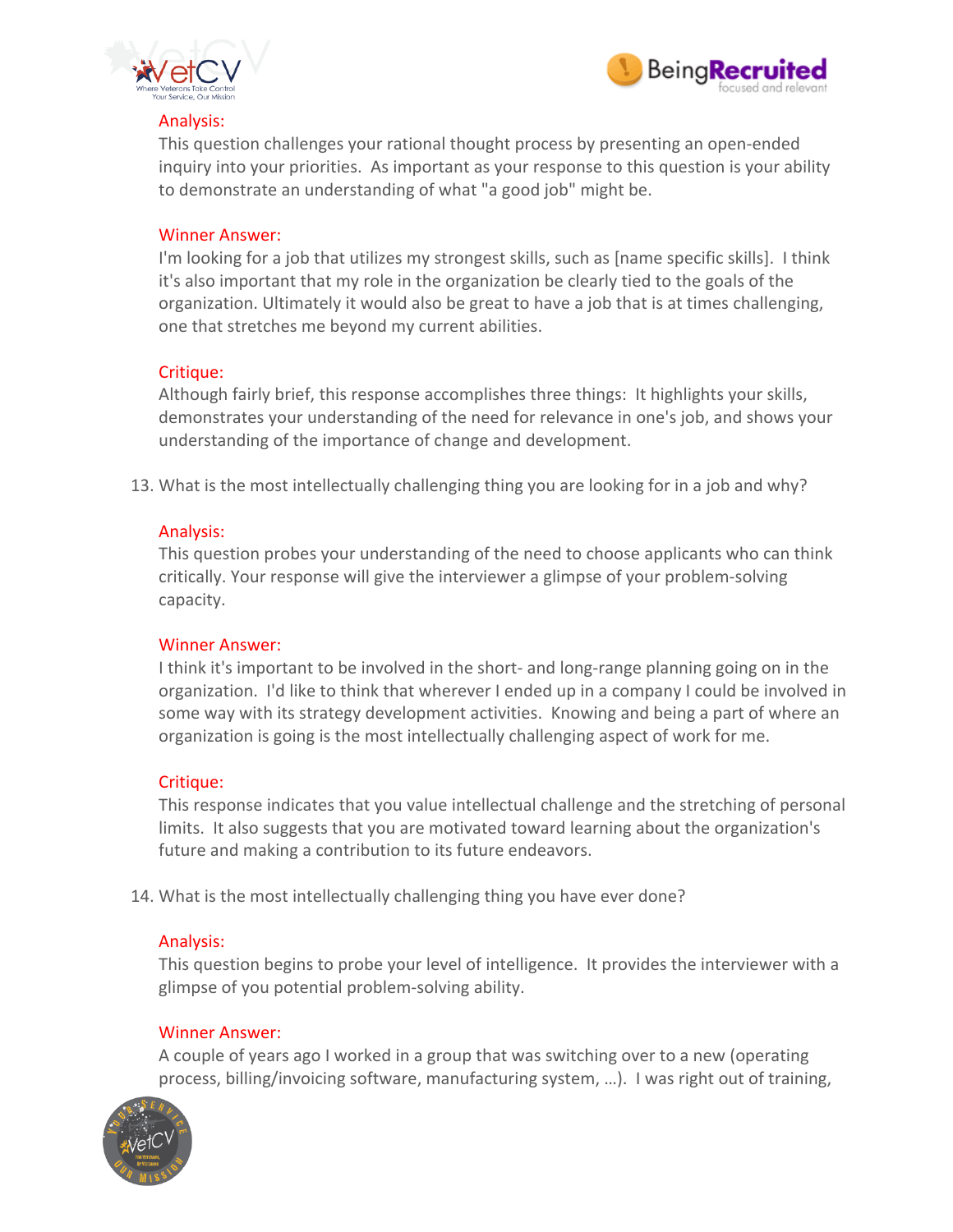



but I was able, because of some of my hobby computer interests, to help debug the system. It was really exciting because I was learning as I was doing, but in the long run I was able to suggest some changes that were implemented.

#### Critique:

The strength of this response is that it illustrates your ability to take prior learning, apply it to a new situation, learn from experience, and apply the new learning.

15. What are some of the most creative things you have done?

#### Analysis:

In addition to obviously probing for examples of creativity, this question also investigates what aspects of creativity you most value.

#### Winner Answer:

One of my most creative periods was when I helped a friend run for political office. Essentially I was responsible for running her campaign, which meant crating a platform on which to run, developing strategies for campaigning, and coming up with ways to increase our support base. For example, one thing we did was run free Saturday clinics, where families could access care and find out about our positions. It was a very creative period in my life because we were constantly trying to find new angles to pursue.

#### Critique:

The strength of this response lies in its application of creative skills to a complex situation. You portray the ability to approach a multifaceted task in a creative, problem-solving way. By giving a specific example, you demonstrate the capacity to be a creative problem solver.

16. If you could construct your own job within our organization, what factors would you include?

#### Analysis:

This question is aimed at your understanding of the complexity of the contemporary and complex workplace. Its intent is to understand your appreciation for the need to hire people who can make a range of contributions.

#### Winner Answer:

First, I'd want it to be a job that could use my strongest skills, specifically [mention specific skills]. I'd also want it to be a judgment job, one that was really necessary to meet the goals of the organization. Ideally it would also be one that allowed for some growth and diversification in the future.

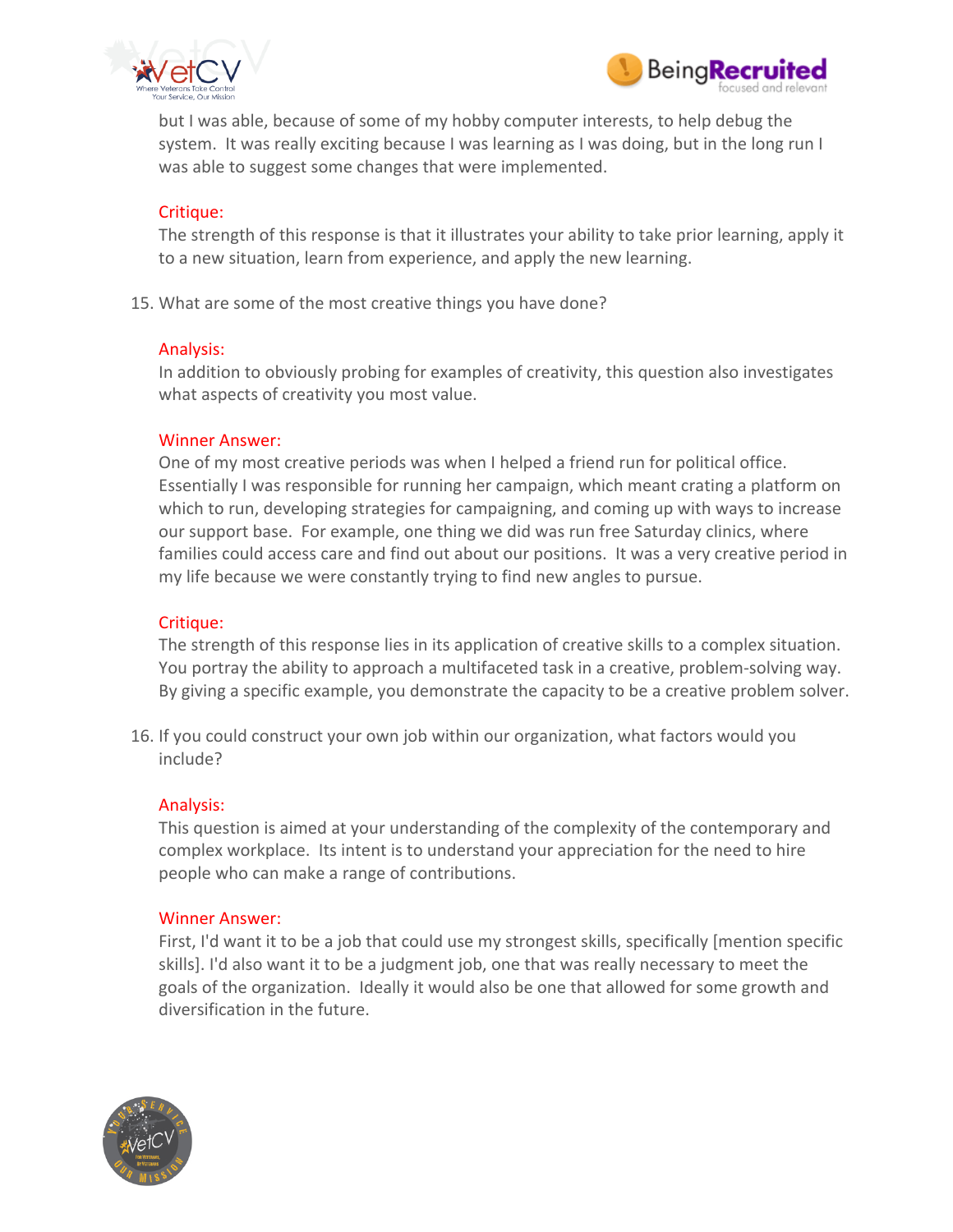



# Critique:

This response demonstrates your understanding that a good match involves hiring someone whose skills are needed, whose function is clear, and whose potential is great. It leaves the interviewer with a sense that you would most likely make a rich contribution if chosen.

17. What are your personal long-term and short-term goals? How did you determine them? How on a long-term and short-term basis do you prepare to meet them?

# Analysis:

This is a difficult question because it is really a four-part statement requiring a multitude of responses. Important to remember with this set of questions--and they are often presented as a set--is that you are being asked about personal goals, not professional ones. This is important because chances are you will be asked separately about professional aspirations, and if you don't distinguish the two you are left with the less than impressive choice of having to repeat yourself. Also important to note is that this question is in the planning and organizing section because it sheds light on your ability to use these skills in your personal life.

#### Winner Answer:

Like any realistic goals, mine change periodically. My personal strategy, both long- and short-term, is to assess continually where I am in relation to a current goals and modify plans as required. For example, every five years I establish a personal plan with an overall goal and set of objectives. I review my progress every six months and make the necessary modifications. My current plan obviously includes a career shift toward more satisfying work, leadership. Aside from that I'm meeting the personal goals I've set most recently.

# Critique:

This response shows an organized mind, one adept at planning. By discussing your approach to personal goal setting you are able to convey a sense of self-esteem and confidence in your ability manage personal affairs.

18. How important are details to you?

#### Analysis:

This question will tell the interviewer how careful you are. It will reveal information about your sense of quality and your willingness and ability to do a thorough job.

#### Winner Answer:

I think that attention to detail can make the difference between acceptable results and excellent results. Building in quality controls from the start of a project is, I believe, a way to ensure that the project has the best possible outcome. I believe the more careful you